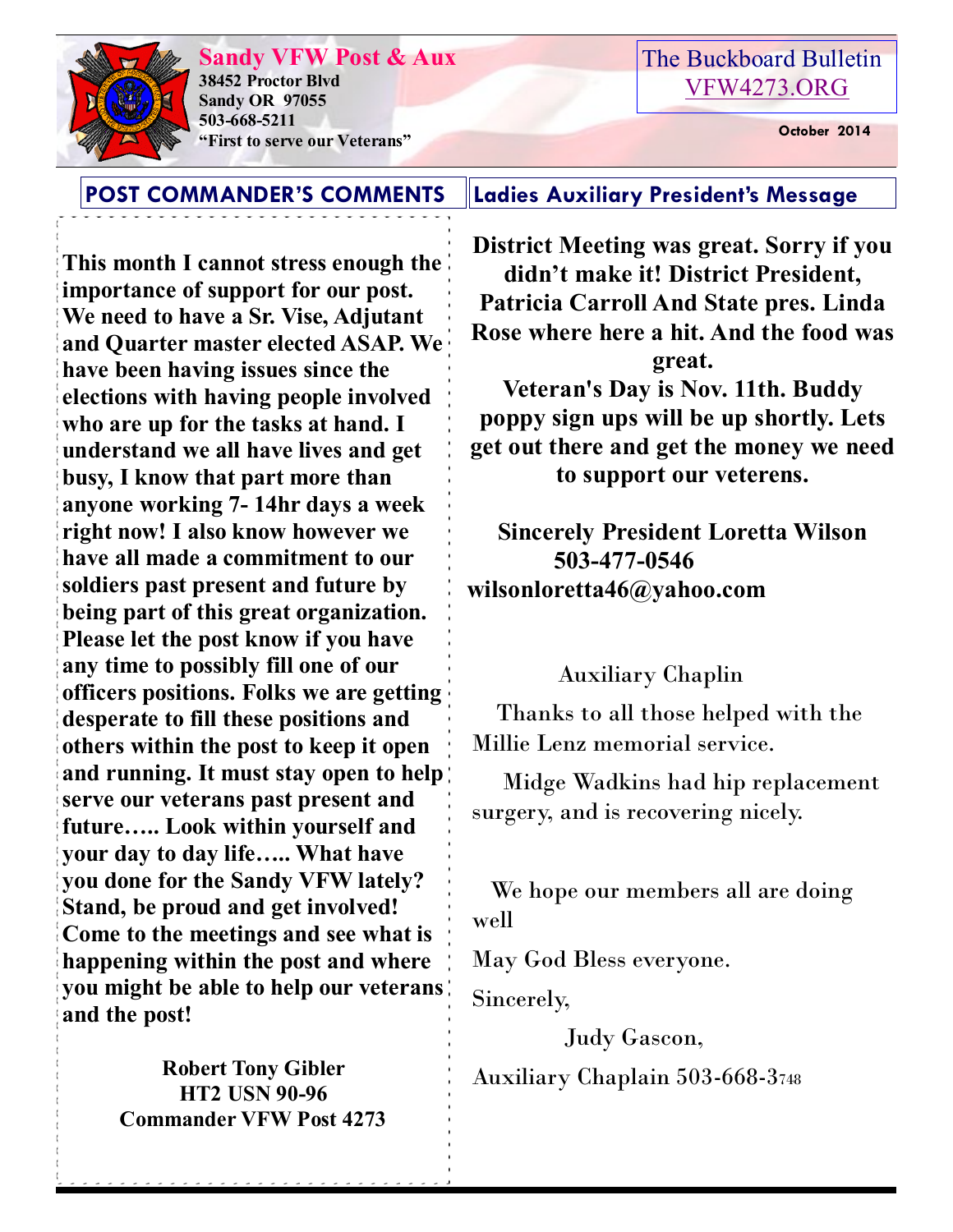**Vietnam Veterans' Commemorative 50th Anniversary Oct 9th 1:00Pm** Watkins field on Joint base Lewis-McChord Honoring all Vietnam Veterans See flyer at post OR CALL Jerry Gomes 503-668-6127 RSVP needed.

### *Letter from the editor:*

*There are many members who have suggestions for our newsletter ! Please E-Mail me any and all of them so I can give them the attention they deserve.* 

*Thank you,* 

Commander Robert Anthony Gibler Senior Vice Cmdr. Casey Woods Junior Vice Cmdr Chaplain Melissa Samuels Quartermaster Jerry Gomes Judge Advocate John Lamb Adjutant Surgeon Dan Copher 1 year Trustee Ken Hershberger 2 year Trustee Bert Key 3 year trustee William Miller

# Halloween Party

6:00 pm October 31, 2014

Games, Laughs, food, and goblins.

Lots of surprises and shocks.

> Small cost for all included. Great prizes Great People.

Awesome Night!!

## Post Officers Ladies Auxiliary Officers

| President                | Loretta Wilson     |  |
|--------------------------|--------------------|--|
| <b>Sr</b> Vice President | Dora Fitzpatrick   |  |
| Ir Vice President        | Wanda Michaels     |  |
| Treasurer                | Midge Watkins      |  |
| Chaplain                 | <b>Judy Gascon</b> |  |
| Secretary                | Kaye Gomes         |  |
| Guard                    | Sardi Bowver       |  |
| Conductress              | Voriece Blair      |  |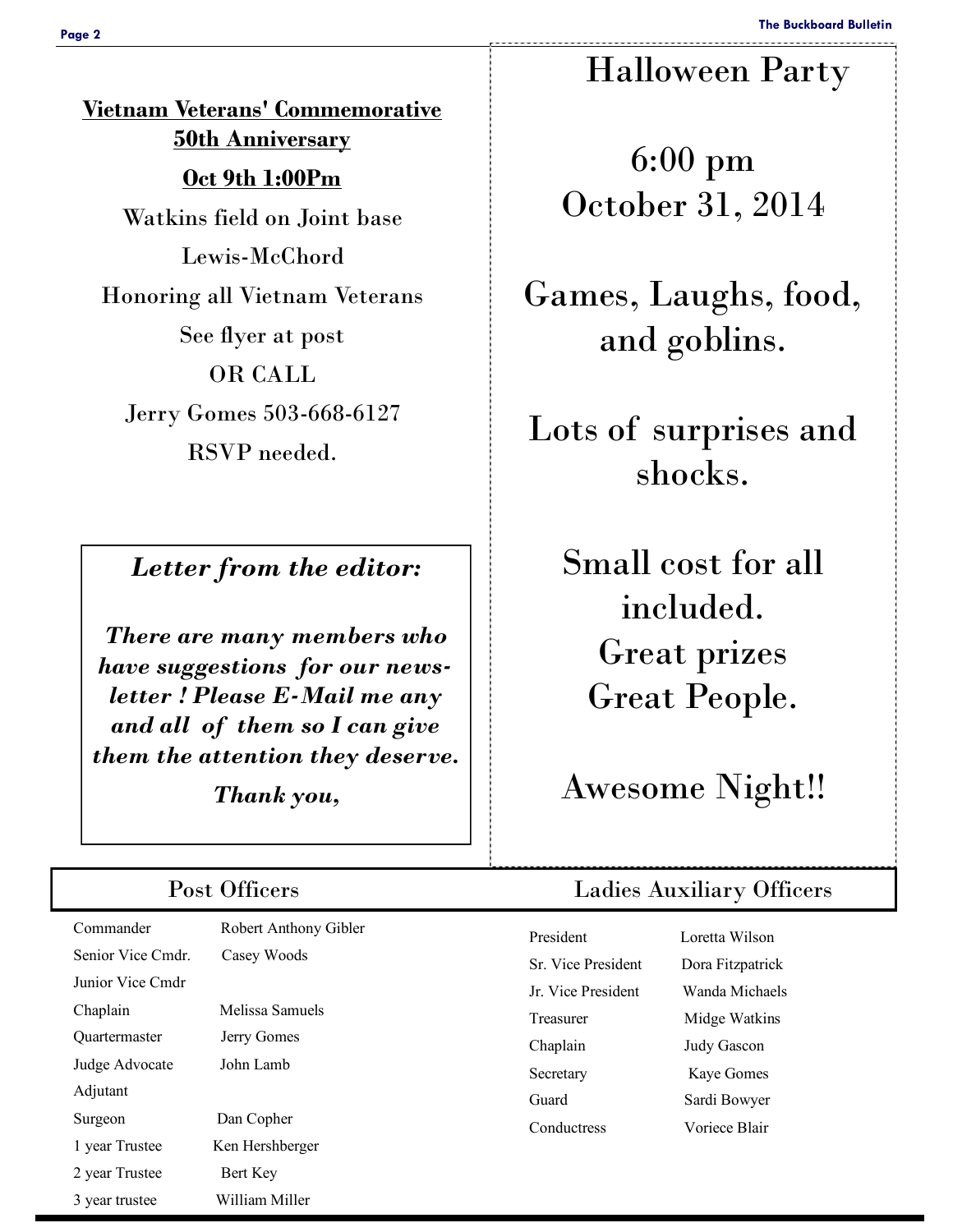#### **Post Chaplin**

 It has come to my attention that rumors and facts have been discussed in public and spoke into the ears of non-members by both Ladies Aux and Post members. This has a severe negative effect on our post .this is inappropriate and cannot be tolerated. We need to embrace the many gifts and talents that each individual brings to our post

 Love the Lord thy God with all thy heart, and with all thy soul, and with all thy mind.

This is the first and great commandment.

And the second is like unto it, Thou shalt love thy neighbor as thyself.

Matthew 22:34-40

Who so keepeth his mouth and his tongue keepeth his soul from troubles.

Proverbs 21:23

A fool's lips enter into contention, and his mouth calleth for strokes.

A fool's mouth is his destruction, and his lips are the snare of his soul.

Proverbs 18:6-7

These six things doth the Lord hate: yea, seven are an abomination unto him:

A proud look, a lying tongue, and hands that shed innocent blood,

An heart that deviseth wicked imaginations, feet that be swift in running to mischief,

A false witness that speaketh lies, and he that soweth discord among brethren. Chaplin,

Mellissa Samuels

OLDIES Night { New} Music, shows & more October 25, 2014 6:00 pm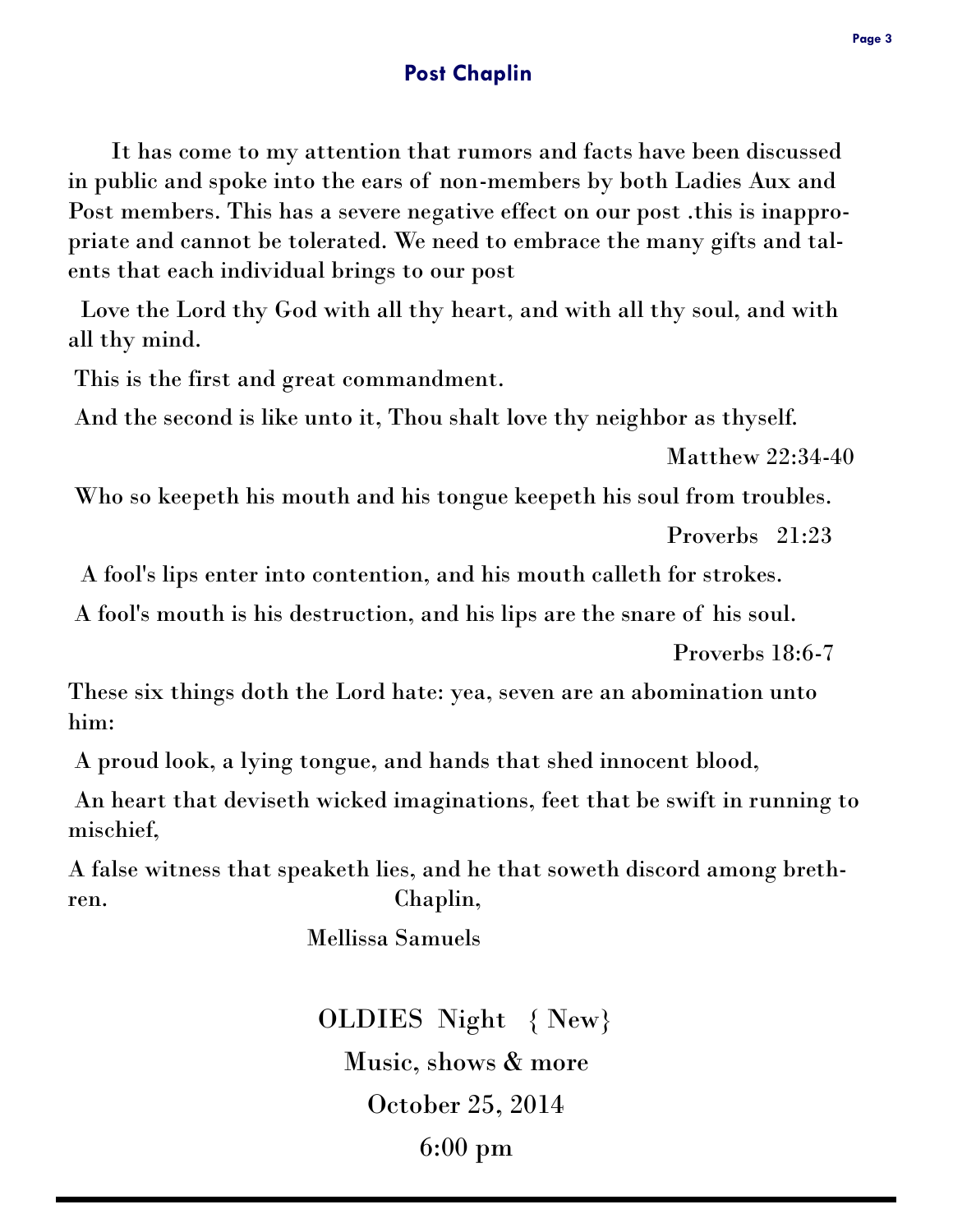**"Success is our Mission"**



**Join Us for Post and Auxiliary meetings!**

**House Committee Mtg - 10/14/2014 at 6:00pm AUX - 0/10/2014 6pm POST 10/17/2014 6 pm Like us on Facebook!!!!**

 The sandy action center is looking for a few good people. They need help with the food dept. & also other areas. Contact Gina @ 503-784-2202

If your in need of fresh veggies and fruits, every 3rd Thursday you can get a box full for only \$5.00.

| Halibut Fish & Chips  | \$8 |
|-----------------------|-----|
| Strips & Fries        | \$8 |
| <b>French Fries</b>   | \$2 |
| Cheese burger & Fries | \$7 |

#### Daily Canteen Menu

 $8.50$  Korn dog  $&$  Fries  $$8.00$  $8.00$  Hamburger & Fries  $$6.50$ Fried Hotdog \$2.00 Cheese burger & Fries  $$7.00$  With fries  $$2.50$ 

# **Calendar**

Monday CLOSED Thursday Open #pm Wii Bowling Tuesday. Open 3pm Domino night/Game Night Friday Open 3pm Dinner & Karaoke Wednesday. Open 3pm Taco's and Poker Night—5pm Saturday Open 1pm Football and Wings



#### **JOHNSTON'S TAX SERVICE**



Jerry & Kaye Gomes



 $(503) 668 - 6127$ 

Fax (503) 668-9003

PO Box 1570 Sandy, Oregon 97055-1570 28424 SE HWY 212 POBOX 33 **BORING, OREGON 97009** 

Phone: 503-663-3308 Fax: 503-663-2938 E-mail: DERA@TELEPORT.COM

#### **ALETA JOHNSTON**

**ENROLLED AGENT, LICENCED TAX CONSULTANT**